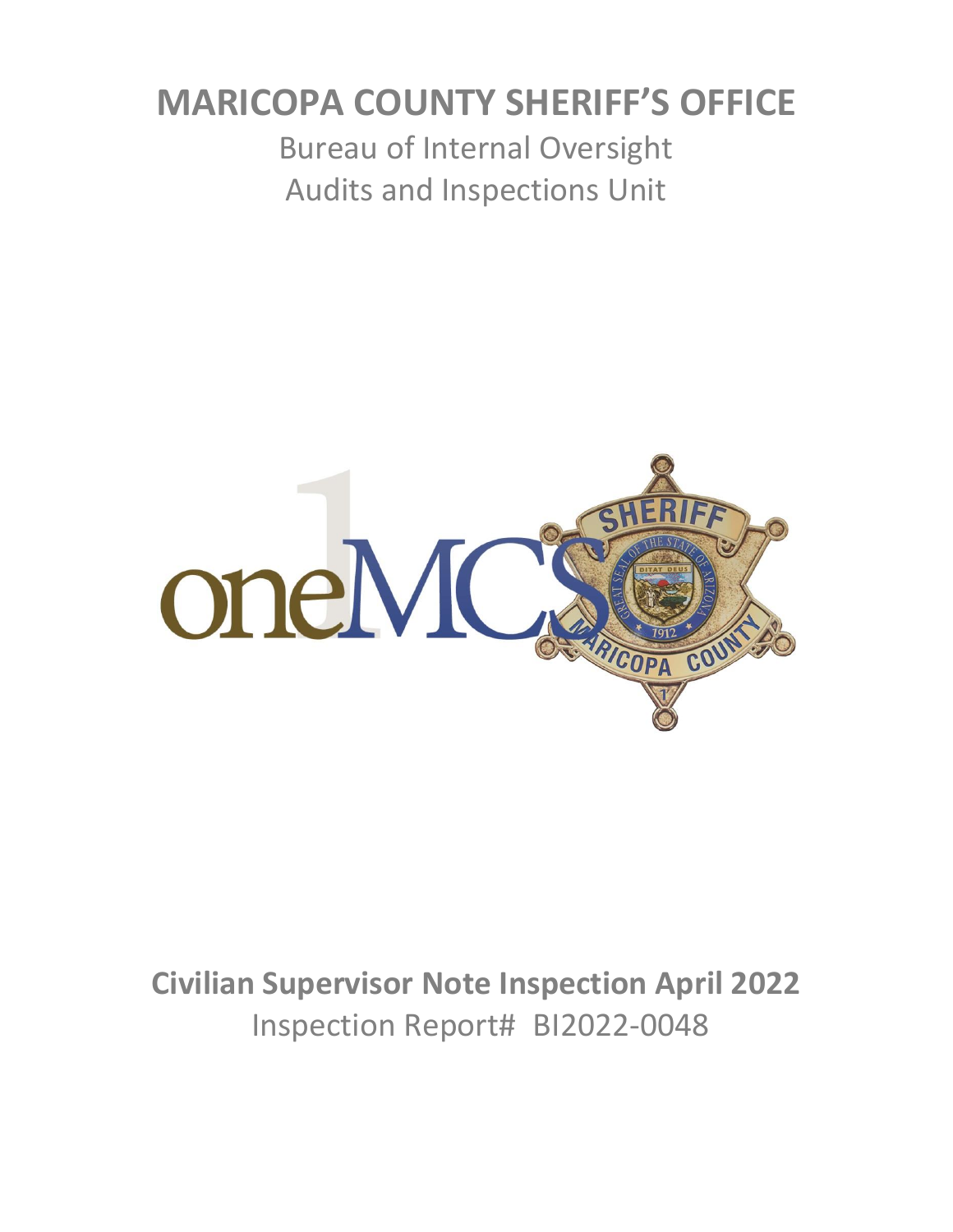The Audits and Inspections Unit (AIU) of the Bureau of Internal Oversight (BIO) will conduct Blue Team Supervisor Note entry inspections on a monthly basis. The purpose of this inspection is to ensure compliance with Office Policies and to promote proper supervision. To achieve this, inspectors will select for review the Supervisor Note entries for 35 randomly selected civilian employees for the month being inspected. To ensure consistent inspections, the Supervisor Note Inspection Matrix developed by the AIU will be utilized.

### **Compliance Objectives:**

Utilize the Supervisor Note Inspection Matrix, review each selected employee's EIS information to ensure they received the following during April 2022:

- Ensure the supervisor completed one Supervisor Note entry
- Ensure the supervisor completed one performance-based entry
- Ensure the supervisor conducted a review of the employee's EIS information

### **Criteria:**

MCSO Policy GB-2, *Command Responsibility*

### **Conditions:**

A review of the IAPro records revealed that, of the 35 employees' records reviewed for Supervisor Note entries submitted during the month of April, 33 employees received entries that contained the required elements of this inspection and were in compliance with MCSO Policy GB-2, *Command Responsibility*.

MCSO achieved a compliance rate of **96.19%** in the Civilian Supervisor Note inspection for April 2022, as illustrated in the graph below:

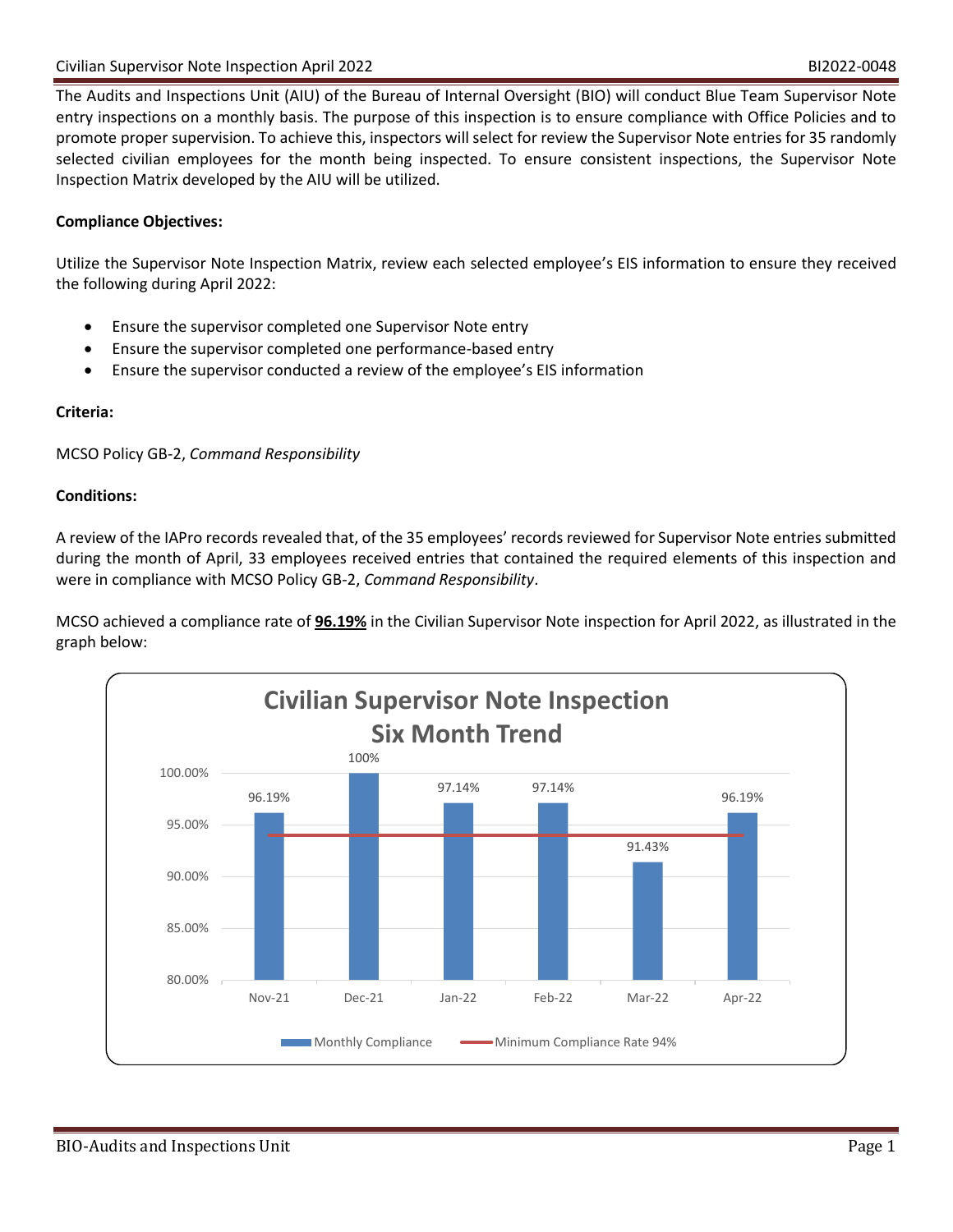Results of the Review of Employee Supervisor Note entries:

| <b>Inspection Element</b>                                                                                                                                                                                                             | Not In<br>Compliance | <u>In</u><br>Compliance | <b>Total</b><br>Inspected | <b>Compliance Rate</b> |
|---------------------------------------------------------------------------------------------------------------------------------------------------------------------------------------------------------------------------------------|----------------------|-------------------------|---------------------------|------------------------|
| Once per month, supervisors review non-sworn<br>subordinates' EIS information for the purpose of<br>identifying and responding to any conduct<br>patterns or concerns                                                                 | $\mathfrak{p}$       | 33                      | 35                        | 94.29%                 |
| Employee Received at least one Supervisor Note<br>during the month                                                                                                                                                                    |                      | 34                      | 35                        | 97.14%                 |
| Supervisor Note entry is of sufficient quality to<br>facilitate the preparation of an accurate and<br>detailed performance review and reflects the<br>employee's positive traits and accomplishments<br>and any observed shortcomings | $\mathbf{1}$         | 34                      | 35                        | 97.14%                 |
| <b>Overall Compliance with inspection</b><br>requirements                                                                                                                                                                             | 4                    | 101                     | 105                       | 96.19%                 |

### Human Resources Services Division (1 BIO Action Form)

| <b>Division</b>                                                                                                                                                                                                        | <b>Employee Notes Inspected</b> | <b>Responsible Supervisor</b> | <b>Current Commander</b> |  |  |
|------------------------------------------------------------------------------------------------------------------------------------------------------------------------------------------------------------------------|---------------------------------|-------------------------------|--------------------------|--|--|
| H/R Services Division                                                                                                                                                                                                  | Employee                        | Supervisor                    | Commander                |  |  |
| <b>Deficiency</b>                                                                                                                                                                                                      |                                 |                               |                          |  |  |
| -Minimum requirement for one Supervisor Note entry not met. Policy GB-2.7.B.1<br>-Employee Performance is not documented. Policy GB-2.7.B.1<br>-Review of Employee's EIS information not documented. Policy GB-2.7.B.4 |                                 |                               |                          |  |  |

## Inmate Classification (1 BIO Action Form)

| <b>Division</b>                                                         | <b>Employee Notes Inspected</b> | <b>Responsible Supervisor</b> | <b>Current Commander</b> |  |  |
|-------------------------------------------------------------------------|---------------------------------|-------------------------------|--------------------------|--|--|
| Inmate Classification                                                   | Employee                        | Supervisor                    | Chief                    |  |  |
| <b>Deficiency</b>                                                       |                                 |                               |                          |  |  |
| -Review of Employee's EIS information not documented. Policy GB-2.7.B.4 |                                 |                               |                          |  |  |

Unless noted above in the deficiency table, there were no prior BIO Action Forms similar in nature or supervisor notes addressing the deficiencies.